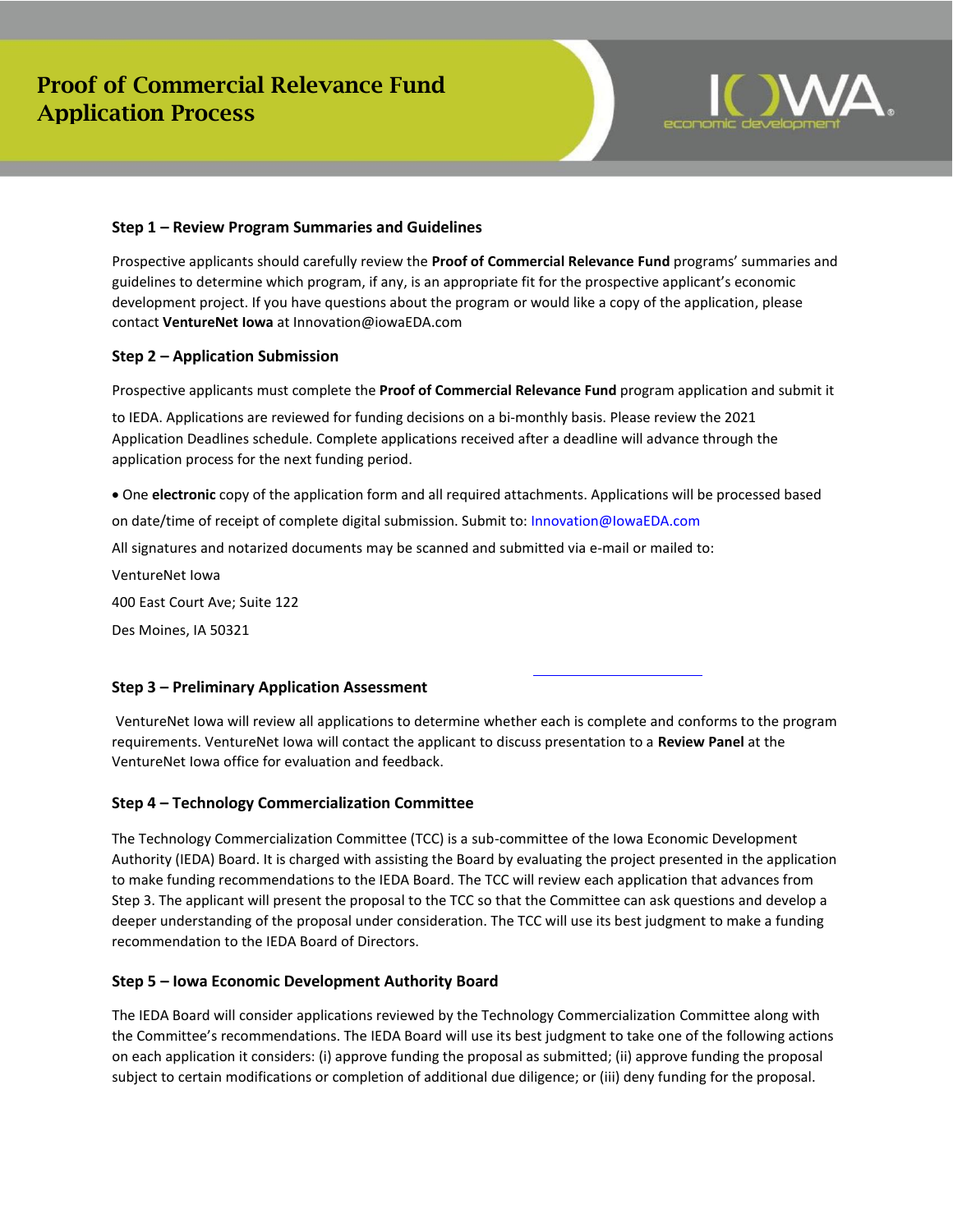|               | <b>POCR</b>                                                                                                                                                         |                                                                                                                                                    |  |  |
|---------------|---------------------------------------------------------------------------------------------------------------------------------------------------------------------|----------------------------------------------------------------------------------------------------------------------------------------------------|--|--|
|               | Investigative                                                                                                                                                       | Current                                                                                                                                            |  |  |
| Purpose       | Identify gaps in the technology &<br>explore commercialization<br>feasibility; provide foundation to<br>attract management                                          | Define & articulate the business<br>opportunity for businesses that<br>have demonstrated a proof-of-<br>concept for their innovative<br>technology |  |  |
| Eligibility   | Med device prototype;<br>$\overline{\phantom{0}}$<br>Lead compounds;<br>1 faculty/ researcher<br>(minimum)<br>IA university-based                                   | Functional prototype;<br>$\overline{\phantom{a}}$<br>2 founders;<br>IA-based mgmt. team                                                            |  |  |
| Target        | <b>Bio-medical (selective</b><br>NAICS codes)<br>Med. Device, therapeutic<br>drugs & diagnostics<br>(regulatory approval<br>requirement)                            | Advanced<br>manufacturing;<br>Bio-sciences;<br>IT<br>Value-added Ag<br>Renewable resources                                                         |  |  |
| Use of Funds  | 3rd party technology<br>evaluation/review;<br>3rd party market<br>opportunity assessment;<br>Regulatory path<br>determination;<br>3rd party competitive<br>analysis | Beta test;<br>$\overline{\phantom{0}}$<br>Market/Customer<br>discovery;<br>IP development &<br>evaluation;<br>Team assembly                        |  |  |
| Form of Award | Royalty                                                                                                                                                             | Royalty                                                                                                                                            |  |  |
| Match         | 1:2 (University Preferred)                                                                                                                                          | 1:2 Private/Public                                                                                                                                 |  |  |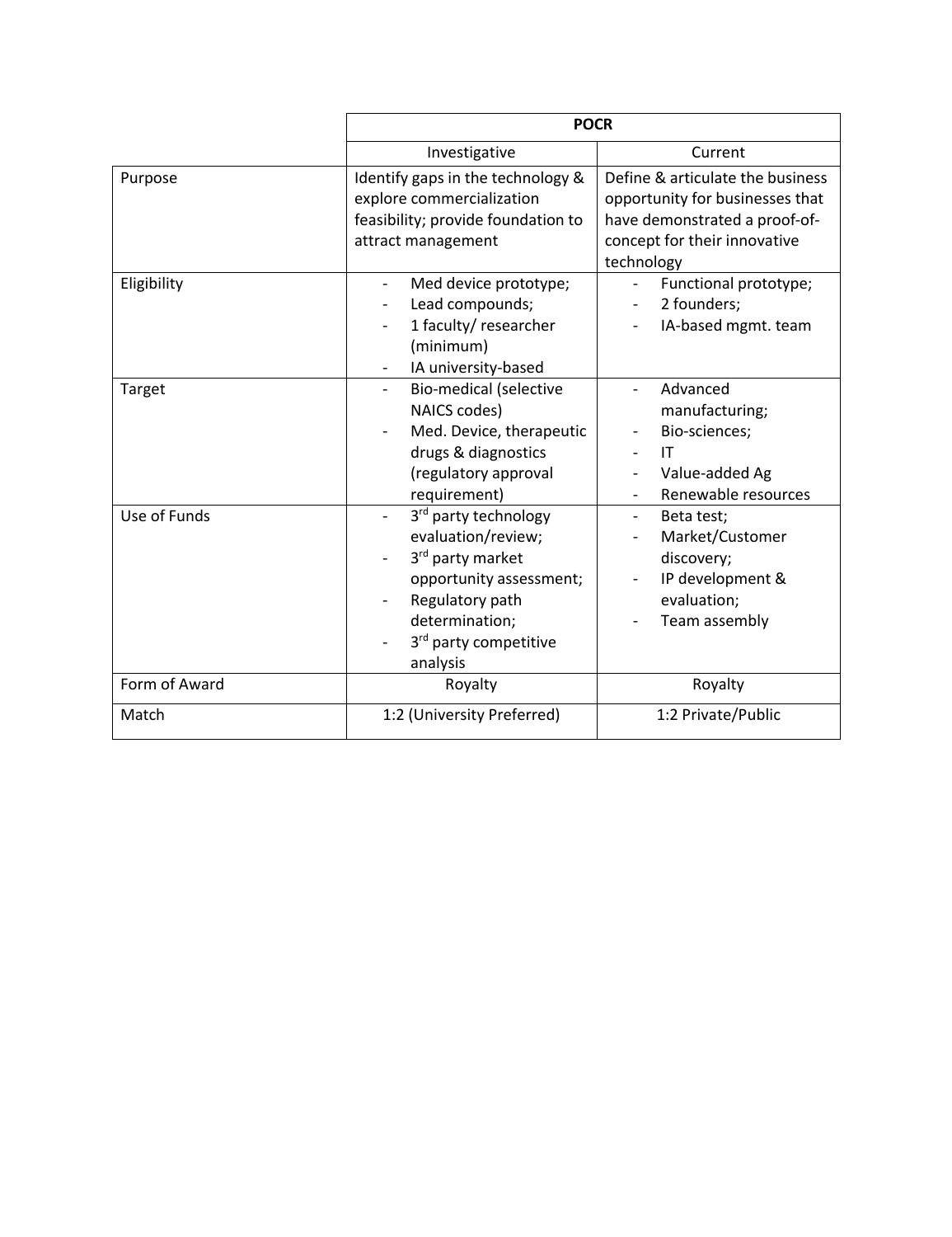## **Variable IEDA Innovation Awards Matrix**

# 21

Award

# Maximum Award:

| Category |                                                           | <b>POCR</b> | Demo    | Propel  | Expansion |
|----------|-----------------------------------------------------------|-------------|---------|---------|-----------|
|          | Bio-Medical (Drug Discovery - Therapeutics & Diagnostics) | 25,000      | 125,000 | 300,000 | 500,000   |
|          | Med Device (Class III)                                    | 25,000      | 125,000 | 300,000 | 500,000   |
|          | Bio-Fuels/Chemicals                                       | 25,000      | 125,000 | 300,000 | 500,000   |
|          | Med Device (Class II)                                     | 25,000      | 125.000 | 300,000 | 500,000   |

| Propel  | Expansion |
|---------|-----------|
| 300,000 | 500,000   |
| 300,000 | 500,000   |
| 300,000 | 500,000   |
| 300,000 | 500,000   |
|         |           |

| ' - BioInformatics                                                        | 25.000 | 100.000 | 250,000 | 400.000 |
|---------------------------------------------------------------------------|--------|---------|---------|---------|
| IT Companies - Enterprise Software, Business & Consumer Applications etc. | 25,000 | 100.000 | 250,000 | 400.000 |
| Advanced Manufacturing/Value Added Ag                                     | 25.000 | 100.000 | 250,000 | 400,000 |

| IT - BioInformatics                                                       | 25,000 |
|---------------------------------------------------------------------------|--------|
| IT Companies - Enterprise Software, Business & Consumer Applications etc. | 25,000 |
| Advanced Manufacturing/Value Added Ag                                     | 25,000 |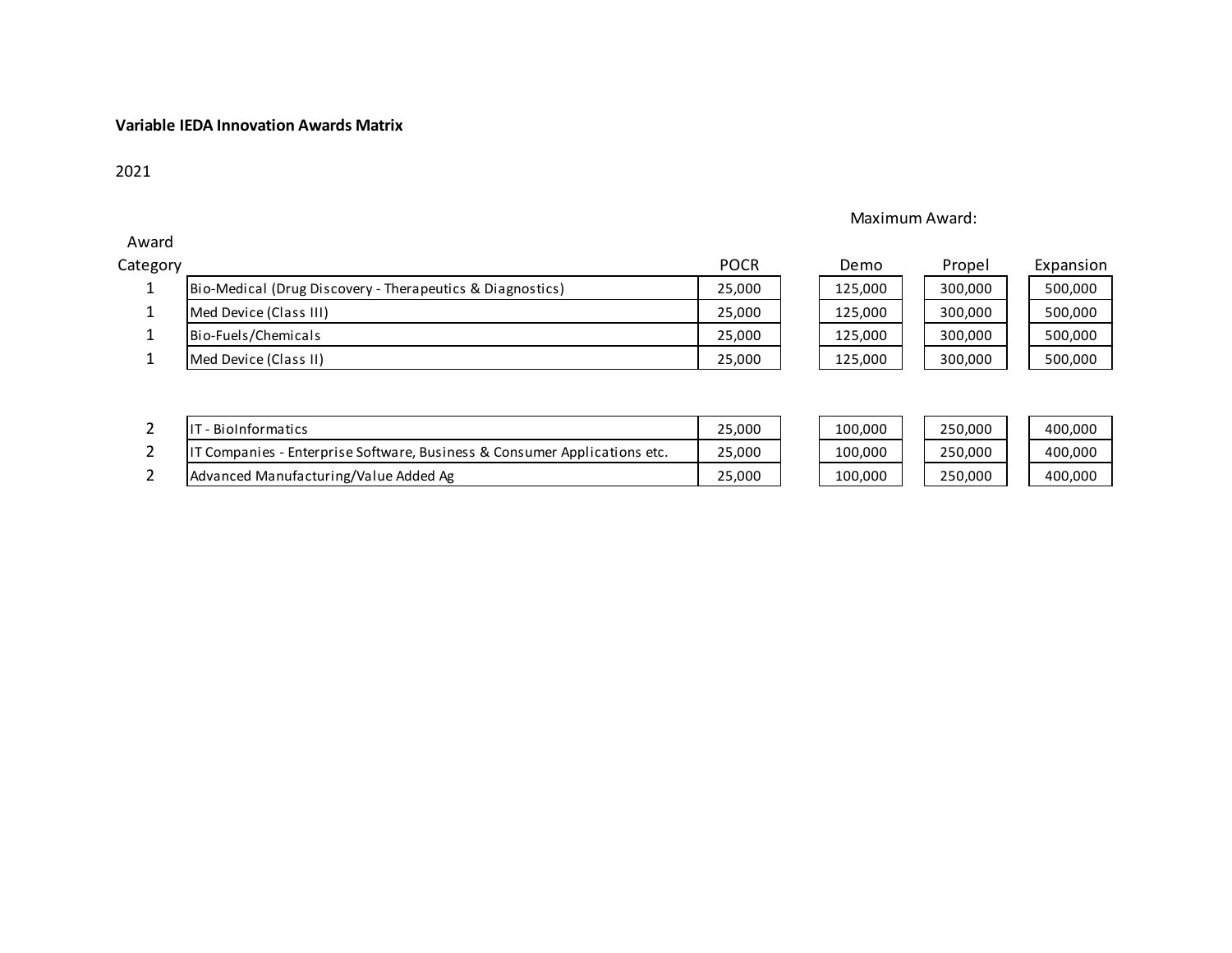# **IEDA Innovation Funding Programs Award Options, Terms and Conditions**

| Program:    | Form of Award: | Terms:                                                                                                                                      | Notes:                                                                                                                            |
|-------------|----------------|---------------------------------------------------------------------------------------------------------------------------------------------|-----------------------------------------------------------------------------------------------------------------------------------|
| <b>POCR</b> | Royalty*       | Repayment of 1 x award<br>amount; royalty payment<br>amount based on a rate of $(X)$<br>percentage of prior-year total<br>gross revenue.    | * Repayment incentive: total<br>amount discounted by 10%<br>per year for accelerated<br>repayment within the first five<br>years. |
| Demo Fund   | Royalty*       | Repayment of 1.33 x award<br>amount; royalty payment<br>amount based on a rate of $(X)$<br>percentage of prior-year total<br>gross revenue. | * Repayment incentive: total<br>amount discounted by 10%<br>per year for accelerated<br>repayment within the first five<br>years. |
| Demo Fund   | Loan**         | Straight 5-year term, 6-month<br>deferral, 3% rate of interest.                                                                             | ** Loan option awarded based<br>on evidence that company can<br>service the debt.                                                 |
| Propel      | Loan           | Straight 5-year term, 6-month<br>deferral, 3% rate of interest.                                                                             |                                                                                                                                   |
| Propel      | Royalty*       | Repayment of 1.33 x award<br>amount; royalty payment<br>amount based on a rate of (X)<br>percentage of prior-year total<br>gross revenue.   | * Repayment incentive: total<br>amount discounted by 10%<br>per year for accelerated<br>repayment within the first five<br>years  |
| Expansion   | Loan           | Straight 7-year term, no<br>deferral, 3% rate of interest.                                                                                  |                                                                                                                                   |

| <b>Interest Rate: %</b>                | 3% interest is standard; Interest shall accrue from the date of first |
|----------------------------------------|-----------------------------------------------------------------------|
|                                        | disbursement of funds                                                 |
| <b>Term Options:</b>                   | Straight five year term                                               |
|                                        | Deferment: Standard is 6 months.                                      |
| <b>Special Terms &amp; Conditions:</b> | For funds awarded in tranches, include conditions and milestones.     |
| Claw back provisions in the            | The loan will be repaid in a lump sum, accruing 6% interest from the  |
| contract                               | date of first disbursement should any of the following events occur   |
|                                        | during the term of this Contract:                                     |
|                                        | 1. The business issues an Initial Public Offering (IPO).              |
|                                        | 2. The business moves the company out-of-state.                       |
|                                        | 3. The business sells 51% or more of the company assets and/or the    |
|                                        | company.                                                              |
| <b>Promissory Note:</b>                | The obligation to repay the Loan shall be evidenced by a promissory   |
|                                        | note executed by the Recipient.                                       |
| <b>Security may include:</b>           | <b>UCC-1 Example:</b>                                                 |
| - UCC-1                                |                                                                       |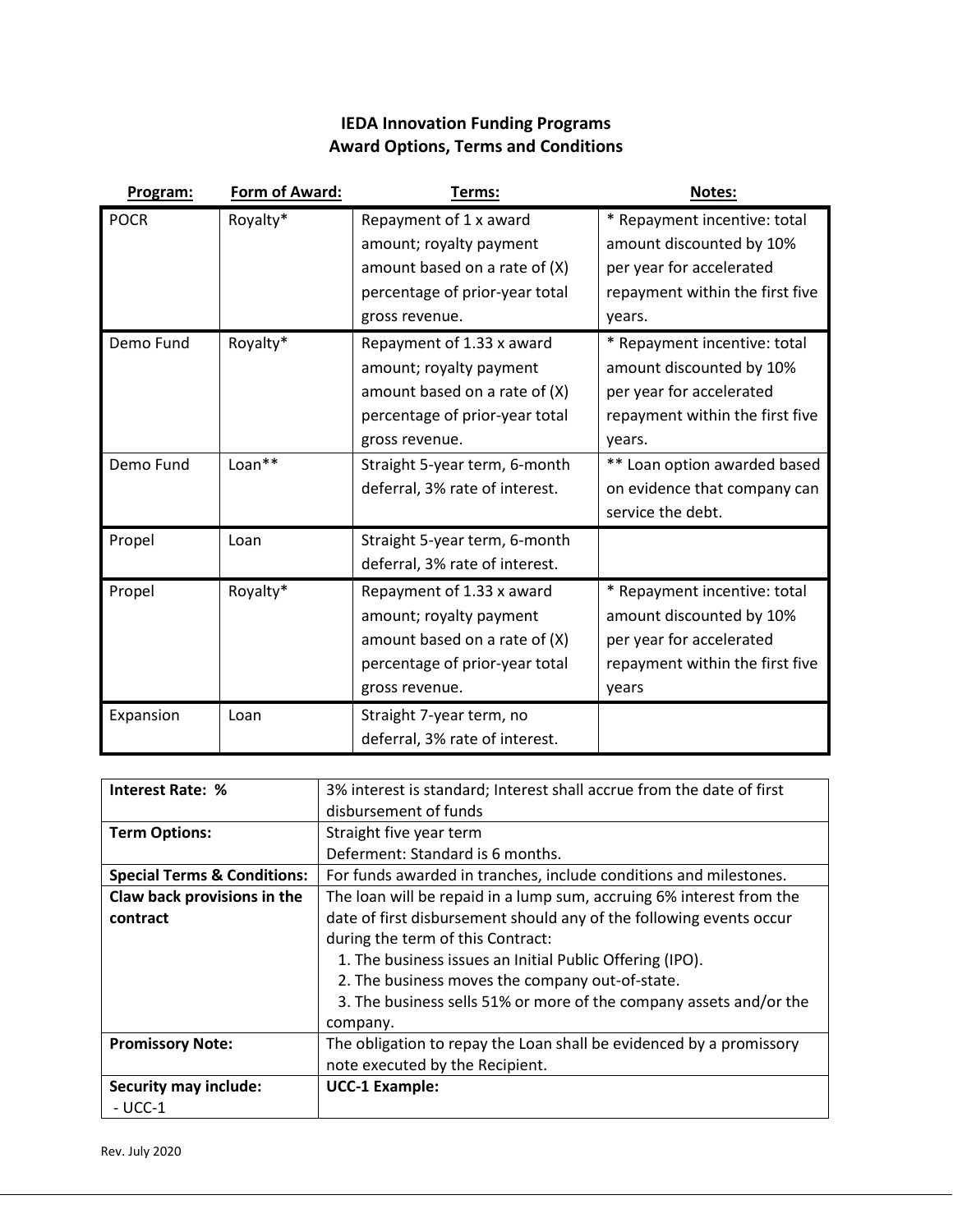| - Dedicated CD<br>- Irrevocable Letter of<br>Credit<br>- Personal Guaranty<br>- Corporate Guaranty | Blanket UCC-1 covering the collateral identified in Exhibit $E - UCC-1$<br>Financing Statement. Recipient hereby grants to IEDA a security<br>interest in the collateral described in Exhibit $E - UCC-1$ Financing<br>Statement. The UCC-1 filing shall be in the form and content of Exhibit<br><b>E UCC-1 Financing Statement.</b><br>Due diligence on UCC filings is part of the application process.                                                                                                                                                                                                                                                                                                                                                                                                                                                     |
|----------------------------------------------------------------------------------------------------|---------------------------------------------------------------------------------------------------------------------------------------------------------------------------------------------------------------------------------------------------------------------------------------------------------------------------------------------------------------------------------------------------------------------------------------------------------------------------------------------------------------------------------------------------------------------------------------------------------------------------------------------------------------------------------------------------------------------------------------------------------------------------------------------------------------------------------------------------------------|
| <b>Loan Subordination:</b>                                                                         | IEDA may consider a subordinate position if a UCC filing is already in<br>place. Subsequent subordination requests require IEDA approval.<br><b>Subordination to a commercial lender:</b><br>The company is able to secure bank financing which they could<br>$\bullet$<br>not previously, thus the reason to apply for state funding. The<br>company will need to submit a complete set of financials to<br>IEDA and present their request to the TCC so we can gauge<br>their progress on the commercialization path.<br>The state may consider a subordinate security position as<br>$\bullet$<br>conventional financing may enhance the company's financial<br>health and reduce state risk.<br><b>Subordination to investors:</b><br>Generally IEDA's preference is to be the first in line as a<br>secured lender; an investor is not a secured lender. |
| <b>Condition of Disbursement</b><br>of Funds - Documentation<br>of required match.                 | POCR and Demonstration Fund recipients will be required to<br>document that the funds are in hand for IEDA funds to be disbursed.<br>Accepted documentation: bank statements, loan documents, deposit<br>documents, etc.                                                                                                                                                                                                                                                                                                                                                                                                                                                                                                                                                                                                                                      |